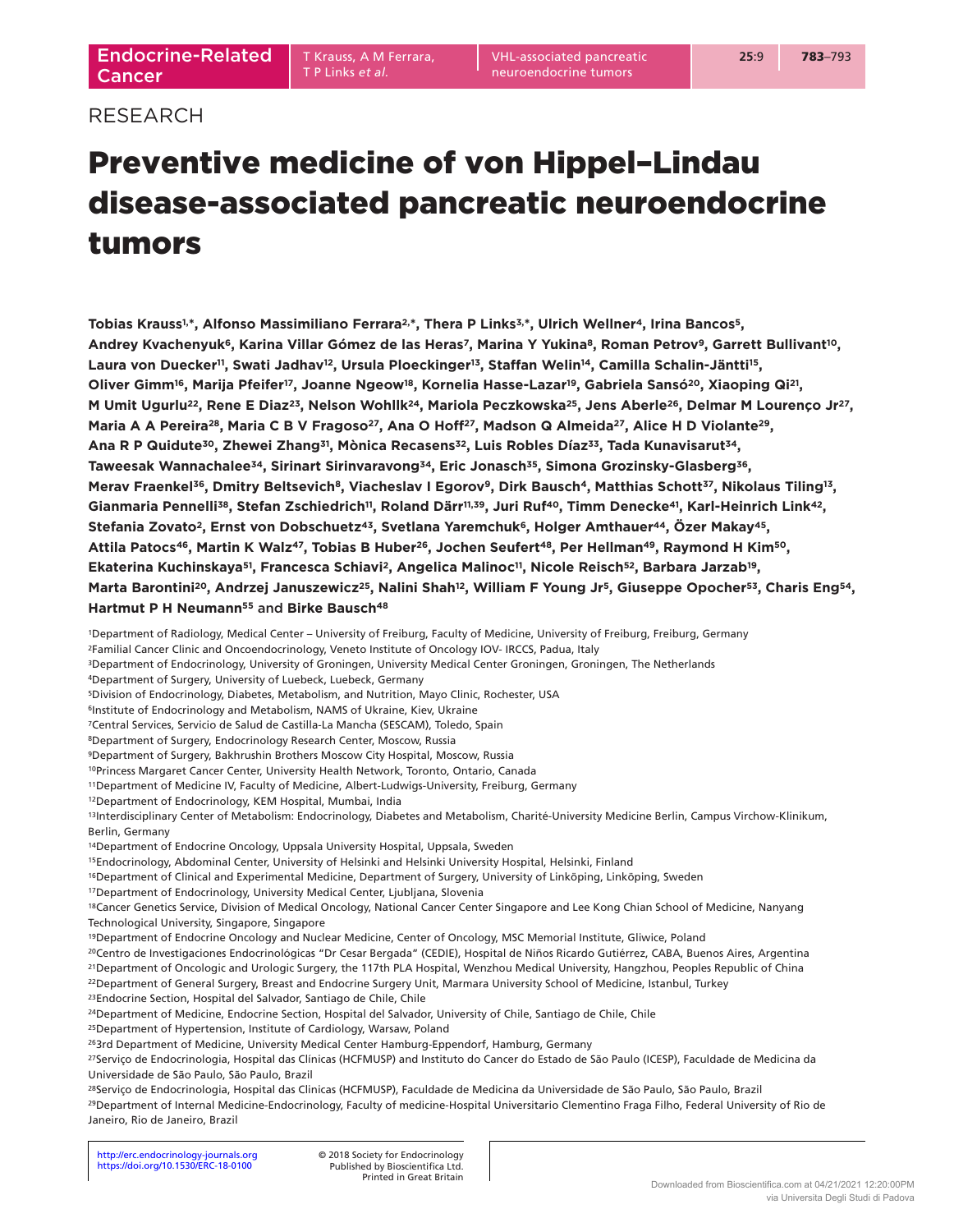30Department of Physiology and Pharmacology, Drug Research and Development Center (NPDM), Faculty of Medicine, Federal University of Ceará (UFC), Fortaleza, Brazil

31Department of Urology, 2nd Hospital of Zhejiang University, School of Medicine, Hangzhou, China

32Hospital Universitari de Girona, Gerencia Territorial Girona, Institut Català de la Salut, Girona, Spain

33Unidad de Tumores Digestivos, Servicio de Oncología Médica, Hospital Universitario 12 de Octubre, Madrid, Spain

34Division of Endocrinology and metabolism, Siriraj Hospital, Mahidol University, Bangkok, Thailand

35Department of Genitourinary Medical Oncology, Division of Cancer Medicine, The University of Texas MD Anderson Cancer Center, Houston, Texas, USA 36Neuroendocrine Tumor Division, Endocrinology & Metabolism Service, Department of Medicine, Hadassah-Hebrew University Medical Center, Jerusalem, Israel

37Department of Endocrinology, Heinrich-Heine-University, Düsseldorf, Germany

38Department of Medicine (DIMED), Surgical Pathology Unit, University of Padua, Padua, Italy

39Department of Cardiology and Angiology I, Heart Center Freiburg University, Faculty of Medicine, University of Freiburg, Freiburg, Germany

40Department of Nuclear Medicine, Faculty of Medicine, Albert-Ludwigs-University, Freiburg, Germany

41Department of Radiology, Campus Virchow-Klinikum, Charité – Universitätsmedizin Berlin, Berlin, Germany

42Department of Surgery, Asklepios-Paulinen Klinik, Wiesbaden, Germany

43Section of Endocrine Surgery, Reinbek Hospital, Academic Teaching Hospital University of Hamburg, Reinbek, Germany

44Department of Clinical Nuclear Medicine, Charité – Universitätsmedizin Berlin, Berlin, Germany

45Department of General Surgery, Division of Endocrine Surgery, Izmir, Turkey

462nd Department of Medicine and Molecular Medicine Research Group, Hungarian Academy of Sciences, Semmelweis-University, Budapest, Hungary 47Department of Surgery, Huyssens Foundation Clinics, Essen, Germany

48Department of Medicine II, Faculty of Medicine, Medical Center - University of Freiburg, University of Freiburg, Freiburg, Germany

49Department of Surgical Sciences, Uppsala University, University Hospital, Uppsala, Sweden

50Department of Medicine, University of Toronto, University Healthy Network & Mount Sinai Hospital, The Fred A Litwin Family Center in Genetic Medicine, Toronto, Ontario, Canada

51Department of Clinical Genetics and Department of Clinical and Experimental Medicine, Linköping University, Linköping, Sweden

52Department of Endocrinology, Ludwigs-Maximilians-University of Munich, Munich, Germany

53Scientific Direction, Veneto Institute of Oncology IOV-IRCCS, Padua, Italy

54Genomic Medicine Institute, Lerner Research Institute and Taussig Cancer Institute, Cleveland Clinic, Cleveland, Ohio, USA

55Section for Preventive Medicine, Faculty of Medicine, Albert-Ludwigs-University, Freiburg, Germany

**Correspondence should be addressed to B Bausch: [birke.bausch@uniklinik-freiburg.de](mailto:birke.bausch@uniklinik-freiburg.de)**

\*(T Krauss, A M Ferrara and T P Links contributed equally to this work)

C Eng was not involved in the review or editorial process for this paper, on which she is listed as an author

# **Abstract**

Pancreatic neuroendocrine tumors (PanNETs) are rare in von Hippel–Lindau disease (VHL) but cause serious morbidity and mortality. Management guidelines for VHL-PanNETs continue to be based on limited evidence, and survival data to guide surgical management are lacking. We established the European-American-Asian-VHL-PanNET-Registry to assess data for risks for metastases, survival and long-term outcomes to provide best management recommendations. Of 2330 VHL patients, 273 had a total of 484 PanNETs. Median age at diagnosis of PanNET was 35 years (range 10–75). Fifty-five (20%) patients had metastatic PanNETs. Metastatic PanNETs were significantly larger (median size 5 vs 2cm; *P*<0.001) and tumor volume doubling time (TVDT) was faster (22 vs 126 months;  $P=0.001$ ). All metastatic tumors were ≥2.8cm. Codons 161 and 167 were hotspots for *VHL* germline mutations with enhanced risk for metastatic PanNETs. Multivariate prediction modeling disclosed maximum tumor diameter and TVDT as significant predictors for metastatic disease (positive and negative predictive values of 51% and 100% for diameter cut-off ≥2.8cm, 44% and 91% for TVDT cut-off of ≤24 months). In 117 of 273 patients, PanNETs >1.5cm in diameter were operated. Ten-year survival was significantly longer in operated vs non-operated patients, in particular for PanNETs <2.8cm vs ≥2.8cm (94% vs 85% by 10 years; *P*=0.020; 80% vs 50% at 10 years; *P*=0.030). This study demonstrates that patients with PanNET approaching the cut-off diameter of 2.8cm should be operated. Mutations in exon 3, especially of codons 161/167 are at enhanced risk for metastatic PanNETs. Survival is significantly longer in operated non-metastatic VHL-PanNETs.

## Key Words

- f PanNET
- $\blacktriangleright$  von Hippel–Lindau disease
- $\blacktriangleright$  survival
	- $\blacktriangleright$  management recommendations

*Endocrine-Related Cancer*  (2018) 25, 783–793

<https://doi.org/10.1530/ERC-18-0100> Published by Bioscientifica Ltd. http://erc.endocrinology-journals.org © 2018 Society for Endocrinology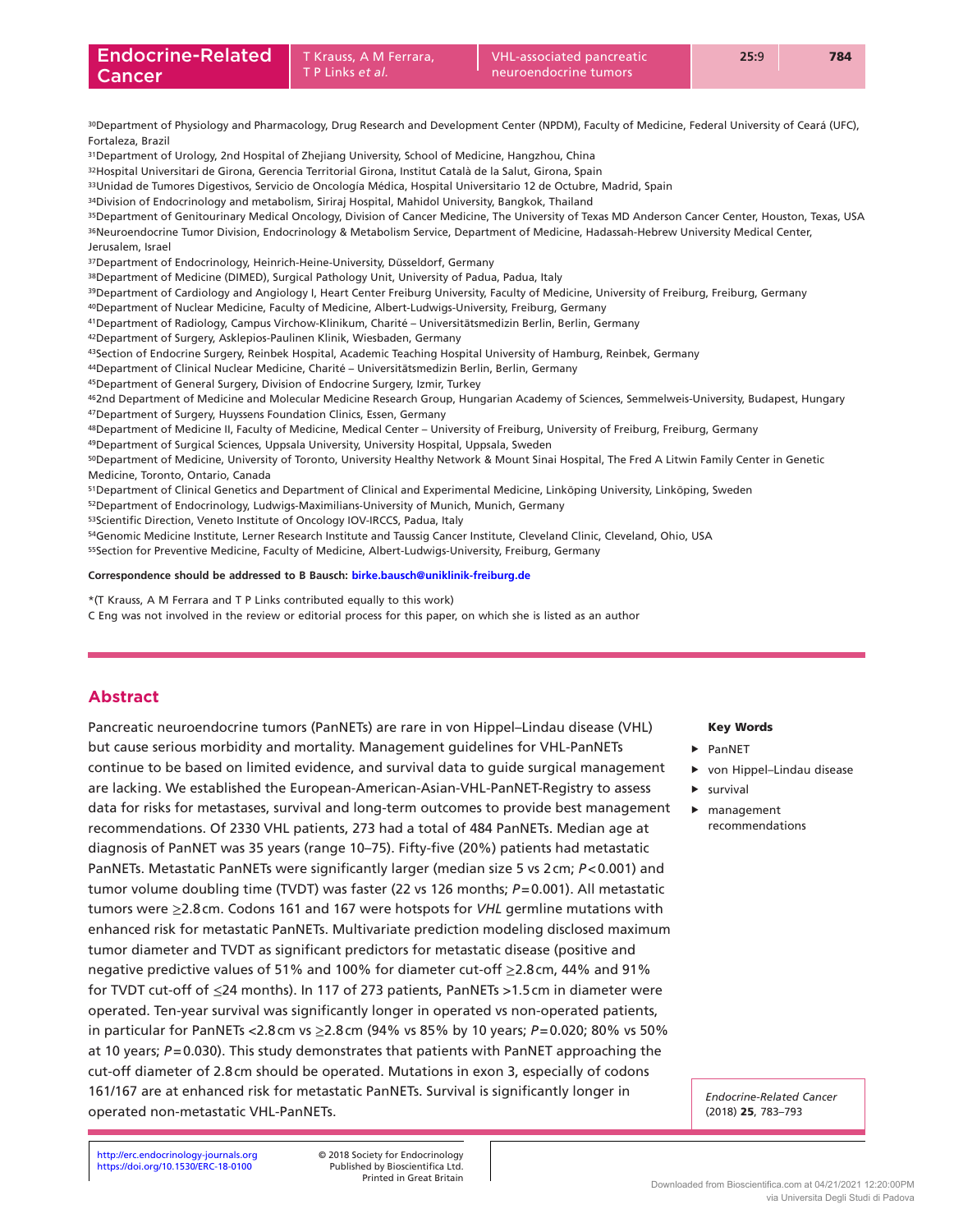T P Links *et al.*

# **Introduction**

Preventive medicine uses key evidence to exponentially improve the quality of life and life expectancy. Next to environmental and behavioral parameters, heritable factors can result in major morbidity and mortality but also pose opportunities for early detection and prevention. Hereditary neoplasia syndromes such as von Hippel– Lindau disease (VHL) reflect a major challenge and major opportunity. VHL is characterized by specific tumors in different organs. Optimal surveillance and treatment decisions are based on disease-specific parameters. Hereditary diseases offer the possibility that mutation carriers are detected early, often in an asymptomatic stage. For VHL and its tumor spectrum, tumor-specific surveillance programs and long-term management strategies are of paramount importance.

VHL is an autosomal-dominant neoplasia syndrome caused by germline mutations in the *VHL* tumor suppressor gene (Latif *et al*[. 1993\)](#page-10-0). Disease incidence is ~1/36000 live births [\(Maher](#page-10-1) *et al*. 1991, [Neumann & Wiestler 1991,](#page-10-2) [Lonser](#page-10-3)  *et al*[. 2003\)](#page-10-3). Penetrance is high but incomplete ([Maher](#page-10-4)  *et al*[. 1990\)](#page-10-4). VHL is characterized by hemangioblastomas of retina and the central nervous system (CNS), clear cell renal carcinomas (RCCs), pheochromocytomas, endolymphatic sac tumors of the inner ear, cystadenomas of the epididymis and broad ligament and cysts and tumors of the pancreas ([Maher](#page-10-4) *et al*. 1990, [Neumann & Wiestler](#page-10-2)  [1991](#page-10-2)). Hemangioblastomas and RCCs are associated with a high morbidity and mortality due to potential blindness, life-threatening elevation of intracranial pressure, paraplegia and metastases. Quality of life is dramatically decreased and correlates with the number of operations a patient has undergone ([Shuin](#page-10-5) *et al*. 2006).

Pancreatic neuroendocrine tumors (PanNETs) originate from the islets of the pancreas and may be hormonally active or inactive. PanNETs occur mainly as sporadic tumors, but 9% are also components of three hereditary syndromes, multiple endocrine neoplasia type 1 and 4 (MEN 1 and 4) and VHL; VHL-associated PanNETs represent only a subgroup of about 1% of all PanNETs (Erlic *et al*[. 2010](#page-10-6), [Thakker 2014](#page-10-7)). In contrast to MEN 1, a disease with neuroendocrine tumors (NETs) also occurring in extra-pancreatic sites, in VHL, NETs have been observed almost exclusively in the pancreas ([Neumann &](#page-10-2)  [Wiestler 1991](#page-10-2)). A subset of VHL-associated PanNETs have metastatic potential and should therefore be optimally operated before metastatic spread [\(Hammel](#page-10-8) *et al*. 2000, [Libutti](#page-10-9) *et al*. 2000, [Blansfield](#page-9-0) *et al*. 2007, [Igarashi](#page-10-10) *et al*. [2014](#page-10-10), [Keutgen](#page-10-11) *et al*. 2016).

Preventive medicine is based on evidence-based guidelines. For VHL, such guidelines have been recently revised [\(Keutgen](#page-10-11) *et al*. 2016). These guidelines recommend surgical resection when PanNETs are >30mm diameter in the pancreatic body and tail and >20mm in the pancreatic head and uncinate process. However, current guidelines are based on small numbers of patients and only a few studies on VHL-PanNETs. Therefore, we analyzed an independent large series of PanNETs for clinical data, growth kinetics and morbidity and mortality from the population-based European-American-Asian-VHL-PanNET-Registry in order to critically reassess diagnostic and management criteria and to optimize the outcome of patients with VHL-associated PanNETs.

## **Patients and methods**

This study is based on the registry for patients with VHL, the VHL-Registry, which was founded in 1983 in Freiburg, Germany and continuously updated and finally transformed into the European-American-Asian-VHL-PanNET-Registry. The VHL-Registry included mainly German patients with VHL disease. The European-American-Asian-VHL-PanNET-Registry was founded for this study and included registrants with VHL-PanNET. For this purpose, we contacted all centers worldwide with an interest on VHL-PanNET. The requested data provided by each center were collected into a central registry database platform. Inclusion criteria for this study were (i) a confirmed diagnosis of VHL either by the identification of a pathogenic germline mutation of the *VHL* gene (which was the case in about 85%) or clinically by the presence of hemangioblastomas of the retina or CNS; (ii) PanNETs must have been documented by contrast-enhanced MRI or CT and (iii) the diagnosis of PanNET was based on diagnostic imaging or histopathology ([Neumann 1987](#page-10-12), [Lonser](#page-10-3) *et al*. 2003). PanNET was defined as a solid tumor of the pancreas with early arterial contrast enhancement ([Choyke](#page-10-13) *et al*. 1995, Rha *et al*[. 2007\)](#page-10-14). Of the criteria for malignancy, we used in this study metastases and/or gross invasion to adjacent tissue, since not all patients were operated ([Bosman](#page-9-1) *et al*. 2010).

From all registrants, demographic, clinical and molecular genetic data were analyzed, including gender; age at diagnosis; number, size and location of PanNETs; mode of treatment; treatment-associated complications; location of metastases; other manifestations of VHL; clinical outcomes and the specific *VHL* germline mutation. Data were updated till March 31, 2018.

http://erc.endocrinology-journals.org © 2018 Society for Endocrinology <https://doi.org/10.1530/ERC-18-0100>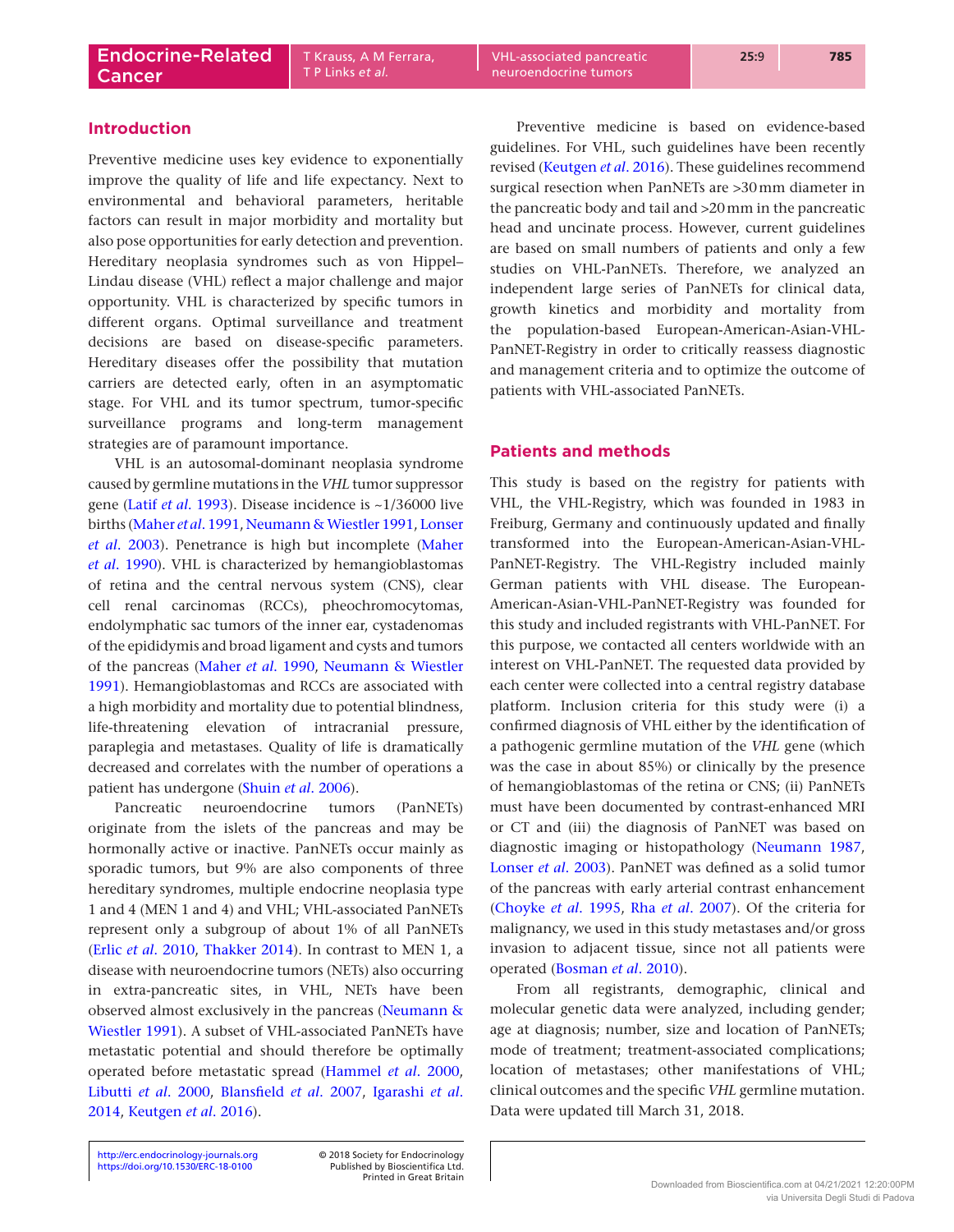The study protocol was approved by the Ethical Committee of the Freiburg University Medical Center and accordingly by the cooperating institutions. All patients provided written informed consent. The following are exceptions: in The Netherlands, data were collected anonymously, and according to Dutch law, no further Institutional Review Board approval is required; in Spain, data were obtained anonymously through Alianza-VHL in collaboration with the patients.

## **Imaging**

The patients had state-of-the-art imaging for detection of PanNETs, which included thin-section and multiphase technique with early arterial-phase images for CT or dynamic contrast-enhanced sequences for MRI ([Thoeni](#page-10-15)  *et al*[. 2000](#page-10-15)). Positron-emission tomography/CT (PET/CT) with 68Ga-labeled somatostatin receptor-based tracers (68Ga-DOTANOC/DOTATATE/DOTATOC) and/or 111In-/99mTc-labeled scintigraphy were also performed if considered necessary for further evaluation. For follow-up, most patients had MRI, others endoscopic ultrasonography. For tumor growth measurements, serial imaging with intervals of at least 12 months was used.

## **Growth kinetics**

For calculation of tumor size, each tumor was analyzed on the initial and all follow-up studies. Diameters measured were the longest transverse and its perpendicular diameter on the largest cross-sectional area of the lesion and the cranio-caudal diameter on the coronal plane. Tumor volume was calculated according to the equation V=(4/3)πr(x\*y\*z) ([Therasse](#page-10-16) *et al*. 2000). Growth rate was characterized as tumor volume doubling time (TVDT) and specific growth rate (SGR). TVDT was calculated from SGR according to Schwartz's equation as log(2)/SGR. SGR was calculated as the slope of a linear regression line through the growth curve measurement points defined by natural logarithm of volume on the y-axis and time on the *x*-axis ([Schwartz 1961,](#page-10-17) [Mehrara](#page-10-18) *et al*. 2007).

## **Statistical analysis**

Statistical analyses and plots were performed with R software [\(www.R-](http://www.R-project.org)project.org). Scale and categorical variables are expressed as median/range and absolute/ relative frequencies. Statistical testing included two-sided Fisher's exact and Kruskal–Wallis tests. Multivariable prediction analysis was performed by least absolute

Printed in Great Britain

shrinkage and selection operator (LASSO) and covariance test for significance ([Lockhart](#page-10-19) *et al*. 2014). Survival was analyzed by Kaplan–Meier and Cox proportional hazard methods. *P* values of <0.05 were defined as significant.

## **Results**

#### **Clinical characteristics of VHL-associated PanNETs**

The European-American-Asian-VHL-PanNET-Registry comprises 2330 patients, of whom 273 patients (12%) had PanNETs. Demographic and clinical characteristics are given in [Table 1](#page-4-0). PanNETs were detected by screening in 248 (91%) patients with asymptomatic presentations; 25 (9%) patients were symptomatic due to abdominal discomfort, large tumor size, bile duct compression with subsequent pancreatitis or due to metastases. The 273 patients had a total of 484 PanNETs. All VHL-PanPNETs were nonfunctioning. Maximum tumor diameter at diagnosis was <1.5cm in 76, 1.6–3cm in 108, 3.1–4.5cm in 40, 4.6–6cm in 24 and  $\geq$ 6.1 mm in 25 patients. Metastatic PanNETs were diagnosed in 55 patients (20%) with a minimum diameter of ≥2.8cm. Metastases occurred in lymph nodes  $(n=29)$ , liver  $(n=35)$ , lungs  $(n=5)$  and bones  $(n=5)$ .

## **Radiological findings**

All 273 patients had an MRI (194, 71%) and/or CT (139, 51%) as initial imaging study. In metastatic PanNETs, both the maximum tumor diameter and the tumor volume were significantly larger than those of non-metastatic tumors (median 5cm vs 2cm; *P*<0.001; 65.47cm3 vs 3.05cm3; *P*<0.001) (Table 2). The smallest maximum diameter of metastatic PanNETs was 2.8cm. Hundred-three patients (40%) received additional somatostatin receptor imaging: PET/CT  $^{68}Ga\text{-DOTANOC/DOTATATE/DOTATOC)}$ was positive in 44/45 (98%) patients, scintigraphy (111In-/99mTc-labeled) in 32/53 (60%).

## **Growth kinetics of VHL-associated PanNETs**

For 111 patients, including 17 with metastatic PanNETs, the change of tumor size was studied by MRI or CT with intervals of  $\geq$ 12 months. Only the largest tumor size was used for calculation of TVDT and SGR. Median follow-up time was 48 months. TVDTs of metastatic vs nonmetastatic PanNETs differed significantly with median 22 months vs 126 months (*P*=0.001) [\(Table 2](#page-4-0)).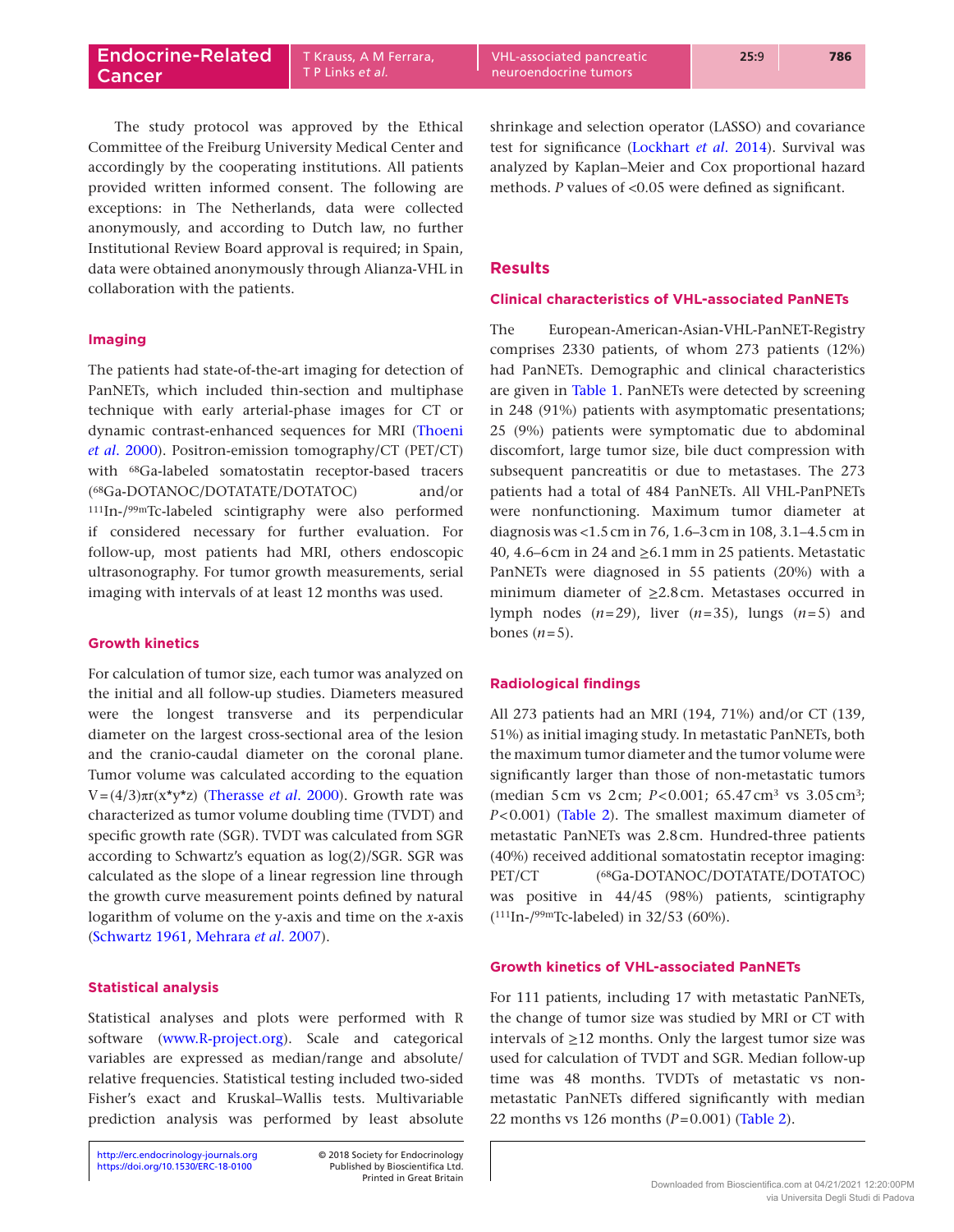<span id="page-4-0"></span>Table 1 Demographics and clinical characteristics of the patients of the European-American-Asian-VHL-PanNET-Registry.

|                                               | n         |
|-----------------------------------------------|-----------|
| Total of patients with VHL-associated PanNETs | 273       |
| Index patients                                | 208/273   |
| Related registrants with PanNETs              | 65/273    |
| <b>Overall number of PanNETs</b>              | 484       |
| <b>Nationalities</b>                          |           |
| German                                        | 52 (19%)  |
| Italian                                       | 40 (15%)  |
| <b>US American</b>                            | 28 (10%)  |
| Ukrainian                                     | 21(8%)    |
| Spanish                                       | 15 (6%)   |
| Dutch                                         | 12 (5%)   |
| Russian                                       | 12 (5%)   |
| <b>Brazilian</b>                              | 12 (5%)   |
| Canadian                                      | 11(4%)    |
| Swedish                                       | 18 (7%)   |
| Indian                                        | 8(3%)     |
| Chinese                                       | 6(2%)     |
| Others                                        | 38 (15%)  |
| Gender                                        |           |
| Female                                        | 171 (63%) |
| Male                                          | 102 (37%) |
| Age at diagnosis in years                     |           |
| Median/range                                  | 35/10-75  |
| <b>PanNET</b> location                        |           |
| Head and uncinate                             | 320 (66%) |
| Body and tail                                 | 164 (34%) |
| Number of PanNETs per patient                 |           |
| Single                                        | 167 (61%) |
| 2 tumors                                      | 40 (15%)  |
| 3 tumors                                      | 43 (15%)  |
| >3 tumors                                     | 24 (9%)   |
| <b>Metastatic PanNET</b>                      | 55 (20%)  |
| <b>Other VHL lesions</b>                      |           |
| Hemangioblastoma of the CNS                   | 197 (72%) |
| Retinal hemangiomablastoma                    | 142 (52%) |
| Pheochromocytoma                              | 144 (53%) |
| Renal clear cell carcinoma                    | 63 (23%)  |
| Pancreatic cysts                              | 79 (29%)  |
| Endolymphatic sac tumor                       | 9(3%)     |

# **Germline mutations in patients with VHL-associated PanNETs**

The European-American-Asian-VHL-PanNET-Registry comprises 2,330 total registrants, 2,057 without PanNETs and 273 with PanNETs. Of the 2330, 1770 patients had mutation analysis of the *VHL* gene and *VHL* germline mutations identified; of the 1770, 1539 did not have PanNETs and 231 had PanNETs. Germline mutation testing was not possible in 518 patients without PanNETs but meeting clinical criteria of VHL, and in 42 patients with PanNETs, meeting clinical criteria for VHL. This is due to either the patients not consenting Table 2 Tumor characteristics of patients with nonmetastatic and metastatic PanNETs. TVDT, tumor volume doubling time.

|                                            | Non-metastatic | <b>Metastatic</b> | P value |
|--------------------------------------------|----------------|-------------------|---------|
| Sex                                        |                |                   |         |
| Female                                     | 133 (61%)      | 38 (69%)          | 0.46    |
| Male                                       | 85 (39%)       | 17 (31%)          |         |
| Age at diagnosis in<br>years               |                |                   |         |
| Median                                     | 35             | 33                | 0.17    |
| Range                                      | $10 - 75$      | $11 - 68$         |         |
| Maximal tumor<br>diameter (cm)             |                |                   |         |
| Median                                     | $\mathcal{P}$  | 5                 | < 0.001 |
| Range                                      | $0.4 - 10$     | $2.8 - 17$        |         |
| Maximal tumor<br>volume (cm <sup>3</sup> ) |                |                   |         |
| Median                                     | 3.05           | 65.42             | < 0.001 |
| Range                                      | $0.02 - 376.8$ | 5.86-2571.14      |         |
| <b>TVDT</b> overall<br>(months)            |                |                   |         |
| Median                                     | 126            | 22                | 0.001   |

to provide blood samples or the center not having the facility of germline mutation analysis. The 231 *VHL* mutation-positive patients with PanNETs included 194 index patients and 37 relatives with 86 different intraexonic mutations and 32 large deletions of 1–3 exons [\(Table 3](#page-5-0)). We compared the genotype and spectra of *VHL* germline mutations in patients with and without PanNETs. PanNETs were significantly more frequent in patients with intragenic mutations compared to large deletions (191/1249 vs 30/408; *P* < 0.001). In addition, intragenic mutations were more common in those patients who had metastatic compared to nonmetastatic PanNETs (43/1249 vs 5/408, *P* = 0.017). Also, patients with large deletions involving exon 3 developed significantly more often PanNETs compared to those with deletions involving exons 1 and/or 2 (17/133 vs 14/285;  $P = 0.008$ ). In contrast, PanNETs and metastatic PanNETs occurred more frequently in patients with intragenic exon 3 mutations compared to those with intragenic mutations in exons 1 and 2 (PanNETs, 107/521 vs 84/728; *P* < 0.001 and metastatic PanNETs, 30/521 vs 13/728; *P* < 0.001). Further, mutations of codon 161 and 167 were statistically more frequent in patients with PanNETs as well as metastatic PanNETs compared to mutations in the rest of exon 3 (78/273 vs 29/262; *P* < 0.001, and metastatic PanNETs 23/273 vs 8/262; *P*=0.005). In contrast, patients with mutations in the third most frequently mutated codon 98 showed rarely PanNETs (6/206 vs 58/267; *P* < 0.001).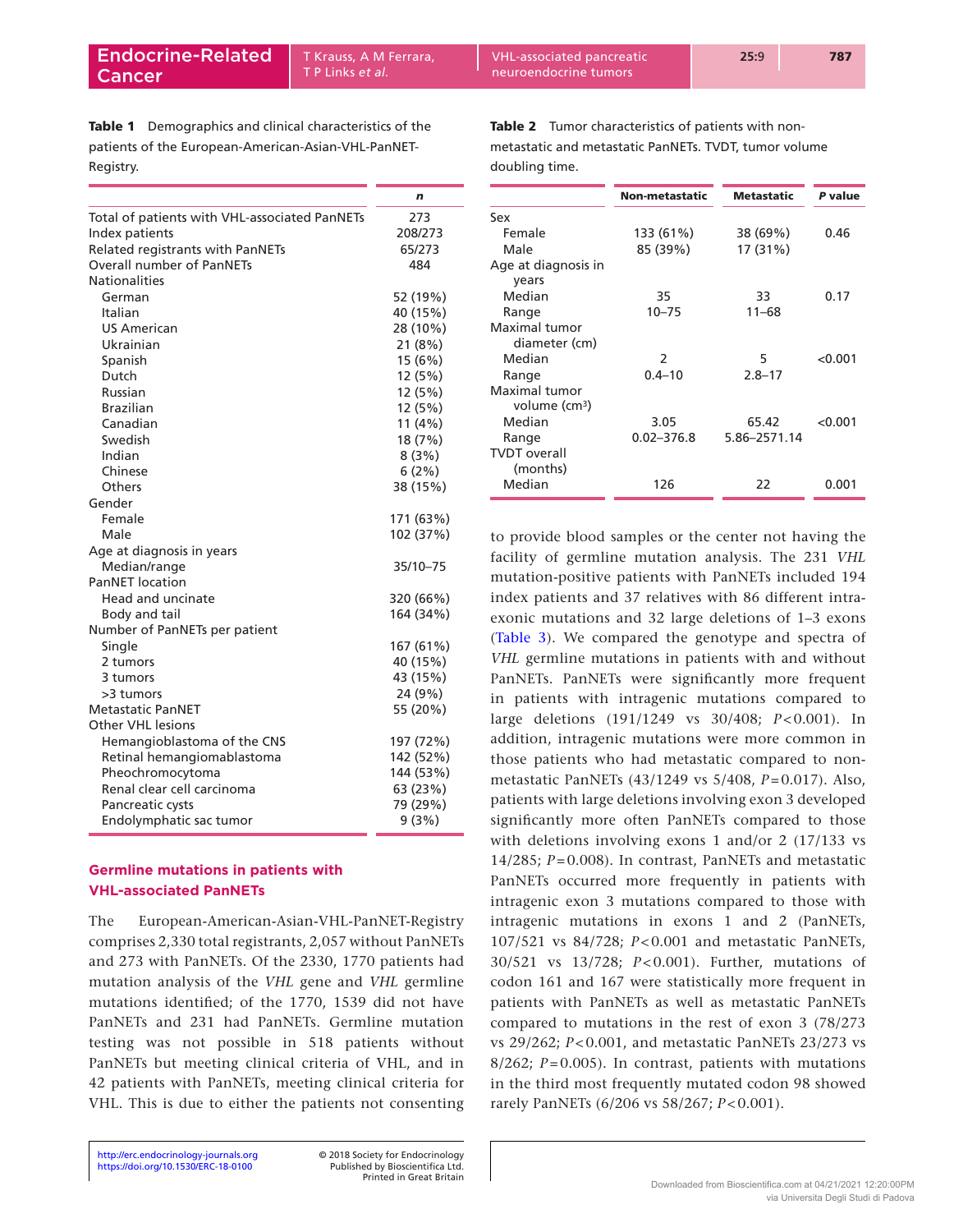<span id="page-5-0"></span>Table 3 Germline mutations of the *VHL* gene in patients with VHL-PanNET. Two-hundred and thirty-one VHL-PanNET patients (194 index patients and 37 relatives) from 27 countries showed 86 different intra-exonic mutations of the *VHL* gene. The 86 different germline mutations were distributed over the 3 exons of the *VHL* gene with a hotspot region in exon 3, codon 161/167, the latter with enhanced risk of metastatic PanNET. Additionally, 32 patients had large deletions from 1 to 3 exons.

|                              | Non-metastatic/metastatic    |                                  |                          |                           |                |
|------------------------------|------------------------------|----------------------------------|--------------------------|---------------------------|----------------|
| <b>VHL-PanNET patients n</b> | <b>VHL-PanNET patients n</b> | Exon                             | <b>Nucleotide change</b> | Amino acid change         | Center n       |
| 1                            | 1/0                          | 1                                | c.167 $C>$ T             | p.Ala56Val                | 1              |
| 1                            | 1/0                          | 1                                | c.188T>G                 | p.Leu63Arg                | 1              |
| 1                            | 1/0                          | 1                                | c.191 $G > C$            | p.Arg64Pro                | 1              |
| 2                            | 2/0                          | 1                                | c.194 $C > G$            | p.Ser65Trp                | 2              |
| 1                            | 1/0                          | 1                                | c.194C > T               | p.Ser65Leu                | 1              |
| 1                            | 1/0                          | 1                                | c.202T $>$ C             | p.Ser68Pro                |                |
| 1                            | 0/1                          |                                  | c.208G > T               | p.Glu70*                  |                |
| 1                            | 1/0                          | 1                                | c.219T>G                 | p.Val74Gly                |                |
| 1                            | 0/1                          |                                  | c.221T>A                 | p.Val74Asp                |                |
| 3                            | 3/0                          | 1                                | c.227_229del             | p.Phe76del                | 3              |
| 4                            | 4/0                          | 1                                | c.233A $>$ G             | p.Asn78Ser                | 3              |
| 3                            | 3/0                          | 1                                | c.233A $>$ C             | p.Asn78Thr                |                |
| 1                            | 1/0                          | 1                                | c.238A $>$ G             | p.Ser80Gly                |                |
| 1                            | 1/0                          |                                  | c.239G > T               | p.Ser80lle                |                |
| 1                            | 0/1                          | 1                                | c.340-2GGT>TGA           | Splice                    |                |
| 1                            | 1/0                          | 1                                | c.240T>G                 | p.Ser80Arg                |                |
| 1                            | 1/0                          | 1                                | c.245G > T               | p.Arg82Leu                |                |
| 1                            | 1/0                          | 1                                | c.250G > T               | p.Val84Leu                |                |
| 5                            | 5/0                          | 1                                | c.256C > G               | p.Pro86Ala                |                |
| 1                            | 1/0                          | 1                                | c.256C > T               | p.Pro86Ser                |                |
| 1                            | 1/0                          | 1                                | c.256C $>$ A             | p.Pro86Thr                |                |
| 1                            | 1/0                          | 1                                | c.257C > T               | p.Pro86Leu                |                |
| 1                            | 1/0                          | 1                                | c.266T $>$ C             | p.Leu89Pro                | 1              |
| 1                            | 1/0                          | 1                                | $c.273$ del              | p.Phe91Leufs*68           |                |
| 4                            | 4/0                          | 1                                | c.277G $>$ C             | p.Gly93Arg                | 3              |
| 1                            | 1/0                          | 1                                | c.280G > T               | p.Glu94*                  | 1              |
| 1                            | 0/1                          | 1                                | c.286/287                | p.Pro+Val86-87Ser+Leu     | 1              |
| 1                            | 1/0                          | 1                                | c.287_288AG>CC           | p.Gln96Pro                | 1              |
| 2                            | 2/0                          | 1                                | c.292T > C               | p.Tyr98His                |                |
| 4                            | 1/3                          | 1                                | c.293A $>$ C             | p.Tyr98Ser                | 1              |
| 1                            | 1/0                          | 1                                | c.319 $C > G$            | p.Arg107Gly               | 1              |
| 1                            | 1/0                          | 1                                | c.333 $C>G$              | p.Ser111Arg               | 1              |
| 2                            | 1/1                          | 1                                | $c.340+1G > T$           | Splice                    | 2              |
| 4                            | 3/1                          | 1                                | c.340G > A               | p.Gly114Ser               | 2              |
| 1                            | 0/1                          | 2                                | $c.349$ dup $T$          | p.Trp117Leufs*15          | 1              |
| 2                            | 2/0                          | $\overline{2}$                   | c.357 $C > G$            | p.Phe119Leu               | $\overline{2}$ |
| 1                            | 1/0                          | $\overline{2}$                   | c.362A $>$ G             | p.Asp121Gly               | 1              |
| 1                            | 1/0                          | 2                                | c.364 365delinsAT        | p.Ala122Ile               | 1              |
| 2                            | 1/1                          | 2                                | c.374A $>$ C             | p.His125Pro               | 2              |
| 1                            | 1/0                          | 2                                | c.382C > T               | p.Leu128Phe               | 1              |
| 1                            | 1/0                          | $\overline{2}$                   | c.388G > T               | p.Val130Phe               | 1              |
| 1                            | 0/1                          | 2                                | c.392A $>$ C             | p.Asn131Thr               |                |
| 1                            | 0/1                          | $\overline{2}$                   | c.393C>A                 | p.Asn131Lys               | 1              |
| 1                            | 1/0                          | $\overline{2}$                   | c.394C > T               | p.Gln132*                 |                |
|                              | 1/0                          | $\overline{2}$                   | c.395A > C               | p.Gln132Pro               | 1              |
| 1                            | 1/0                          | $\overline{2}$                   | c.401T>G                 |                           | 1              |
| 1                            | 3/0                          | $\overline{2}$                   |                          | p.Leu63Arg<br>p.Phe136Ser |                |
| 3                            | 1/0                          |                                  | c.407T>C<br>c.407C > G   | p.Ser65Trp                | 2<br>1         |
| 1                            | 1/0                          | $\overline{2}$                   |                          | p.Phe136Leufs*23          |                |
| 1                            | 1/1                          | $\overline{2}$<br>$\overline{2}$ | c.408delT                |                           | 1              |
| 2                            |                              |                                  | c.412C>A                 | p.Pro138Thr               |                |
| 1                            | 1/0                          | $\overline{2}$                   | c.434T>G                 | p.Val74Gly                | 1              |
| 2                            | 2/0                          | $\overline{2}$                   | c.440delTCT              | p.delPhe76                | 1              |
| 1                            | 1/0                          | $\overline{2}$                   | c.449C>G                 | p.Leu188Val               | 1              |
| 1                            | 1/0                          | $\overline{2}$                   | c.449_462del             | p.Asn150Serfs*19          | 1              |

*(Continued)*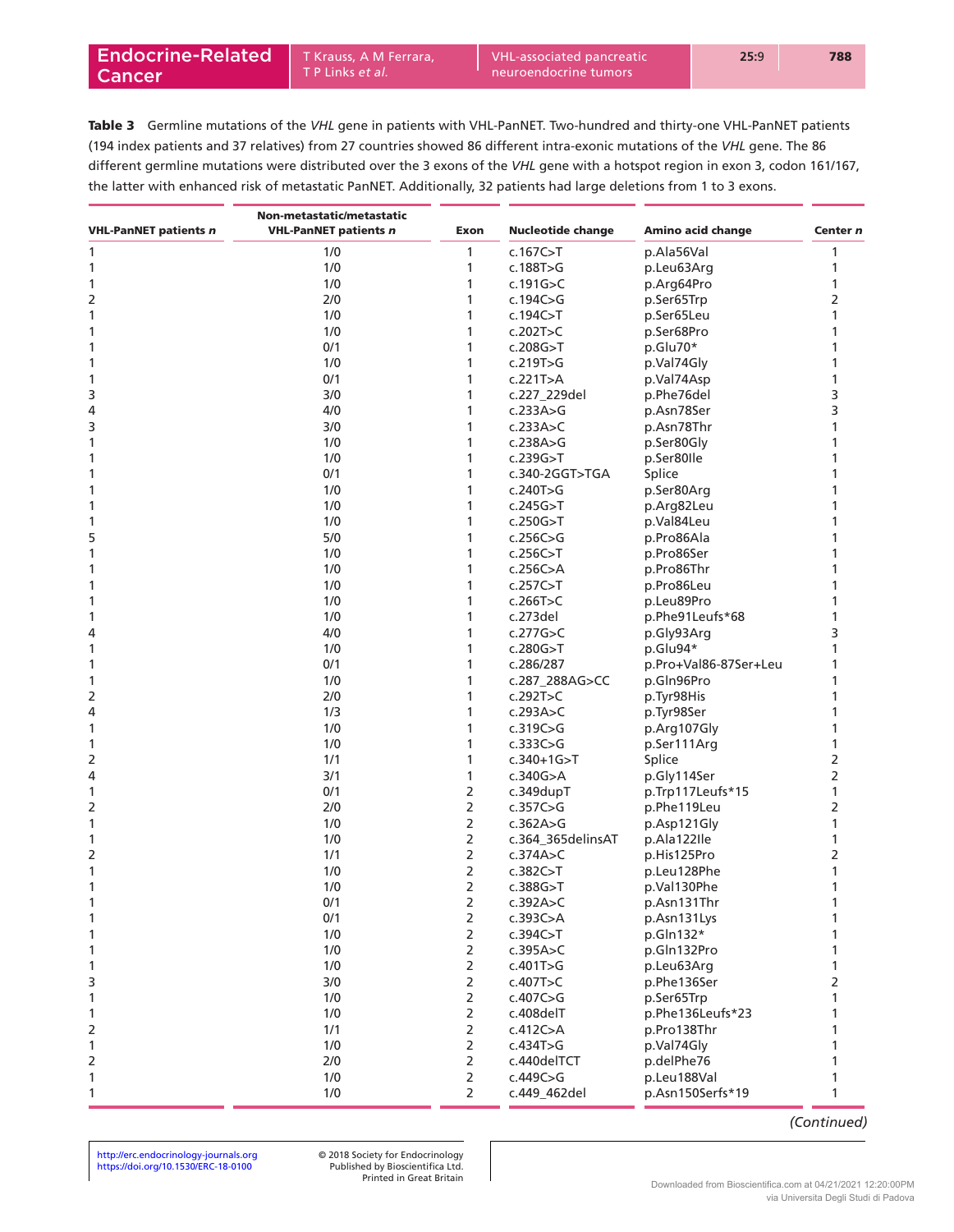#### Table 3 Continued.

| <b>VHL-PanNET patients n</b> | Non-metastatic/metastatic<br><b>VHL-PanNET patients n</b> | <b>Exon</b> | <b>Nucleotide change</b> | Amino acid change | Center n       |
|------------------------------|-----------------------------------------------------------|-------------|--------------------------|-------------------|----------------|
| 3                            | 3/0                                                       | 2           | c.452T > C               | p.lle151Thr       | 2              |
| 1                            | 1/0                                                       | 2           | c.453C>G                 | p.lle151Met       |                |
|                              | 0/1                                                       | 2           | c.457C > G               | p.Phe119Leu       |                |
|                              | 1/0                                                       | 2           | c.461C > T               | Splice            |                |
|                              | 1/0                                                       | 2           | c.463G > C               | Splice            |                |
|                              | 1/0                                                       | 2           | $c.463+3A>T$             | Splice            |                |
|                              | 1/0                                                       | 2           | $c.463 + 2T > G$         | Splice            |                |
| 2                            | 1/1                                                       | 3           | $c.464 - 2A > G$         | Splice            |                |
|                              | 1/0                                                       | 3           | $c.464 - 1G > A$         | Splice            |                |
|                              | 1/0                                                       | 3           | c.464T>G                 | p.Val155Gly       |                |
|                              | 1/0                                                       | 3           | c.467A>G                 | p.Tyr156Cys       |                |
|                              | 1/0                                                       | 3           | c.472C > G               | p.Leu158Val       |                |
| 2                            | 1/1                                                       | 3           | c.479 480del             | p.Glu160Alafs*13  | 2              |
| 1                            | 1/0                                                       | 3           | c.481C>G                 | p.Arg161Gly       |                |
| 3                            | 3/0                                                       | 3           | c.481C > T               | p.Arq161X         | 3              |
| 15                           | 8/7                                                       | 3           | c.482G > A               | p.Arg161Gln       | 8              |
| 2                            | 1/1                                                       | 3           | c.488T>A                 | p.Leu163His       | $\mathcal{P}$  |
|                              | 1/0                                                       | 3           | c.490C > T               | p.Gln164Ter       |                |
|                              | 1/0                                                       | 3           | c.491A>G                 | p.Gln164Arq       |                |
| 3                            | 1/2                                                       | 3           | c.496G > T               | p.Val166Phe       |                |
| 1                            | 1/0                                                       | 3           | c.497T>C                 | p.Val166Ala       |                |
| 2                            | 2/0                                                       | 3           | c.499C>G                 | p.Arg167Gly       | 2              |
| 32                           | 24/8                                                      | 3           | c.499C > T               | p.Arg167Trp       | 15             |
| 24                           | 16/8                                                      | 3           | c.500G > A               | p.Arg167Gln       | 16             |
| 2                            | 2/0                                                       | 3           | c.501G > A               | $p.Arq167=$       | 2              |
| 1                            | 1/0                                                       | 3           | c.509T>G                 | p.Val170Gly       |                |
| 3                            | 2/1                                                       | 3           | c.533T > C               | p.Leu178Pro       | 2              |
| 1                            | 1/0                                                       | 3           | c.548C>A                 | p.Ser183*         |                |
| 2                            | 2/0                                                       | 3           | c.583C > T               | p.Gln195*         | $\overline{2}$ |
| 2                            | 1/0                                                       | 3           | c.593T>A                 | p.Leu198Gln       |                |
|                              | 1/0                                                       | 3           | c.599G > C               | p.Arg200Pro       |                |
|                              | 1/0                                                       | 3           | c.641G > T               | p.*214Leuext*14   |                |

## **Characteristics of VHL disease in patients with VHL-associated PanNET**

Of the 273 VHL-PanNET patients, all had extra-pancreatic VHL-associated tumors. Hemangioblastomas of the retina and CNS occurred in 52% and 72% of the patients, respectively. RCCs and pheochromocytomas were detected in 23% and 53% of the patients, respectively. Patients had an average of 2 (range 0–12) operations for extra-pancreatic VHL tumors.

Severe non-PanNET-related VHL-associated disabilities occurred in 144 (144/215, 67%) living patients. Blindness occurred bilaterally in 2 and unilaterally in 19 patients. Steroid dependency after bilateral adrenalectomy for pheochromocytoma occurred in 26, severe neurological deficits after removal of CNS hemangioblastomas in 24 patients, respectively.

Forty-three patients died of VHL, of whom 26 (60%) were caused by PanNETs (2 due to complications during surgery, 24 due to metastases), 10 of CNS hemangioblastomas, 5 of RCC-related metastases and

Printed in Great Britain

2 of adrenal insufficiency. Nine patients died of non-VHL-related reasons, including one each of hepatocellular, rectal and ovarian cancers, three from non-VHL-related cardiac arrest, two from drug abuse and one from sepsis.

#### **Surgical treatment and survival**

Indication for surgery were tumor size and metastases diagnosed by MRI, CT and /or nuclear medicine imaging. Removal of PanNETs was performed in 117 (43%) patients; in 80 for non-metastatic and in 37 for metastatic PanNETs. Of the 55 patients with metastatic PanNETs, 16 had tumors in advanced stage, too late for surgery and 2 patients refused operation. Total pancreatectomy with or without removal of adjacent organs was performed in 18 patients, segmental pancreatectomy or enucleation of PanNETs in 99 (69 non-metastatic and 30 metastatic). Perioperative mortality was 2% (2/117). Early postoperative complications like fistula, abscess or cholangitis had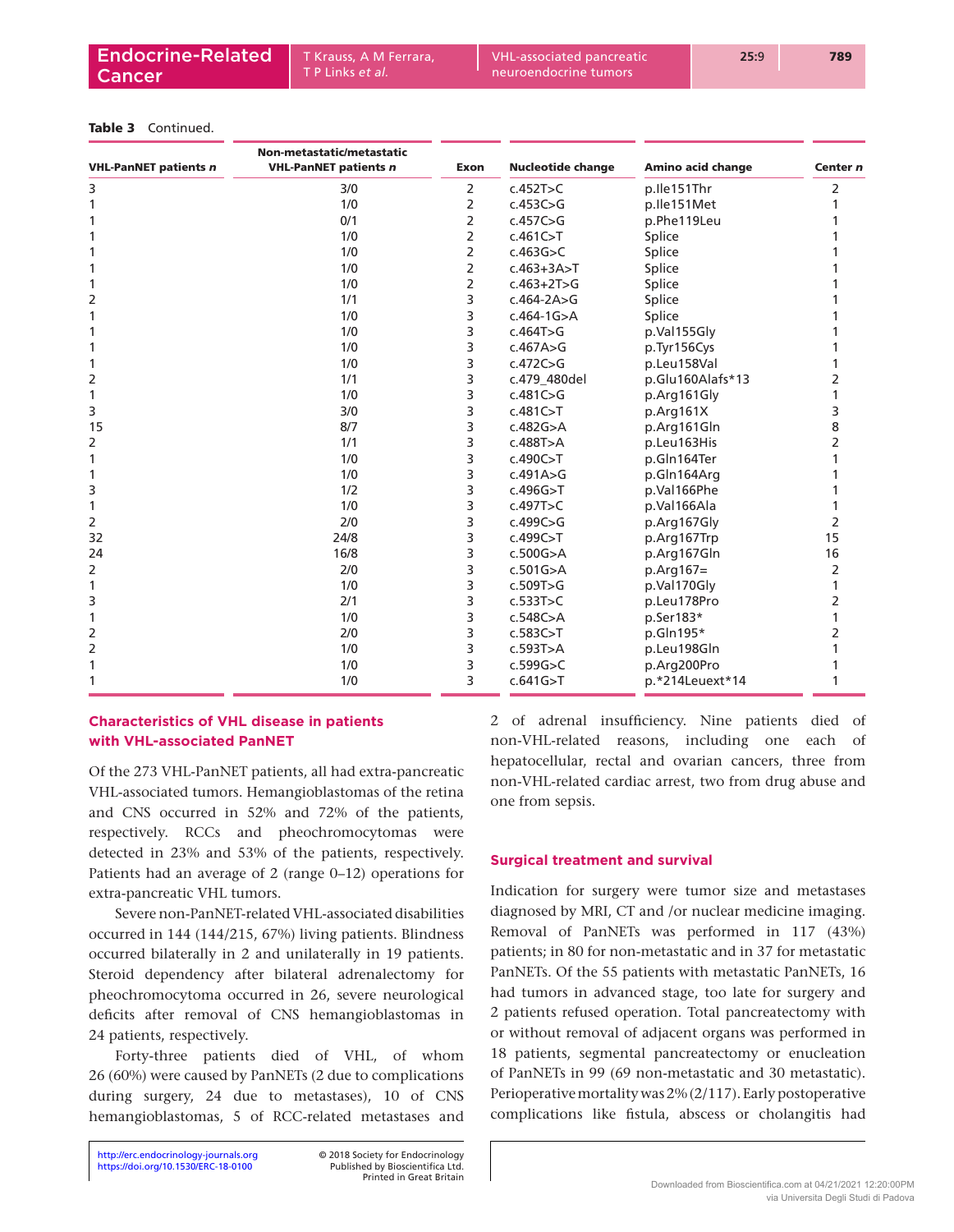23% (27/117) and long-term complications (diabetes and/or exocrine pancreatic insufficiency) occurred in 41% (48/117) of the patients.

Estimation of survival was performed for four groups (Fig. 1): patients with maximum tumor diameters 1.5–2.7cm and  $\geq$ 2.8cm (groups 1 and 2) not operated and operated (A and B) with a median follow-up of 7 years. Operated patients (groups 1B and 2B) experienced significantly longer survival than non-operated patients (94% (1B) vs 85% (1A) by 10 years; *P*=0.020; 80% (2B) vs 50% (2A) at 10 years; *P*=0.030). Comparing patients operated for smaller-to-larger tumors, survival was also significantly longer (groups 1B vs 2B, 94% vs 80%; *P*=0.030). Finally, both groups together showed longer survival when operated (88% (1B+2B) vs 70% [1A+2A];  $P=0.04$ ). In multivariate modeling, survival was independently reduced by age >35 years (HR 2.5, *P*=0.012), by metastatic PanNET (HR 8.7; *P*=0.001) or if mutations were present in codons 161 or 167.

## **Multivariate prediction modeling for metastatic PanNET**

Multivariate modeling by LASSO regression incorporating maximum tumor diameter and volume, TVDT, age and hotspot mutations disclosed only maximum tumor diameter and TVDT as significant predictor variables. Positive and negative predictive values for metastatic PanNET were 51% and 100% for maximum tumor diameter at cut-off >2.8cm, and 44% and 91% for TVDT at cut-off <24 months, respectively.



<https://doi.org/10.1530/ERC-18-0100> Published by Bioscientifica Ltd. http://erc.endocrinology-journals.org **© 2018** Society for Endocrinology

Printed in Great Britain

There were no statistical differences found for gene, age at diagnosis and tumor size in predicting long-term survival in those with metastatic PanNETs. Similarly, center of accrual (for those contributing more than ten registrants) did not confound survival data. Further, there are no gender-specific statistically significant differences.

## **Discussion**

Our current study reassesses clinical management recommendations based on a large, independent, population-based registry of 273 patients with VHL-PanNETs from a total of 2330 patients with VHL from 27 different countries and 3 continents. Recently, revised diagnostic and treatment recommendations for VHLassociated PanNETs have been presented ([Keutgen](#page-10-11) *et al*. [2016](#page-10-11), [Tirosh](#page-10-20) *et al*. 2018). These guidelines were based on past literature, mainly four smaller referral-based studies from the United States [\(Blansfield](#page-9-0) *et al*. 2007, [Tirosh](#page-10-20) *et al*. [2018](#page-10-20)), France [\(Corcos](#page-10-21) *et al*. 2008) and Japan ([Igarashi](#page-10-10)  *et al*[. 2014](#page-10-10)) with a total of 175, 108, 53 and 35 patients with VHL-associated PanNETs, from a total of 1239 VHL patients [\(Table 4](#page-8-0)). Patients with VHL and PanNET are confronted with the risks of metastatic spread of PanNETs and the consequences of surgeries. Complementary, but in these studies widely neglected, challenges are morbidity and mortality due to the multiplicity of non-pancreatic VHL-associated tumors.

Rates of metastatic PanNETs and key characteristics for early diagnosis differ substantially among these studies with prevalence of metastatic VHL-PanNETs

#### Figure 1

Survival of von Hippel–Lindau disease patients with pancreatic neuroendocrine tumors with a maximum tumor diameter 1.5–2.7cm not operated/operated vs ≥2.8cm not operated/ operated. Survival was analyzed by Kaplan–Meier Cox proportional hazard methods. Group 1A: patients with maximum tumor diameter 1.5–2.7cm not operated. Group 1B: patients with maximum tumor diameter 1.5–2.7cm operated. Group 2A: patients with maximum tumor diameter ≥2.8cm not operated. Group 2B: patients with maximum tumor diameter ≥2.8cm operated. Survival was significantly longer in operated patients (group 1B+group 2B) compared to not operated patients (group 1A+ group 2A) (94% (1B) vs 85% (1A) by 10 years, *P*=0.020; 80% (2B) vs 50% (2A) at 10 years, *P*=0.030; 88% (1B+2B) vs 70% (1A+2A) *P*=0.040). Survival was also significantly longer in patients operated for smaller tumors compared to patients operated for larger tumors (groups 1B vs 2B, 94% vs 80% *P*=0.030).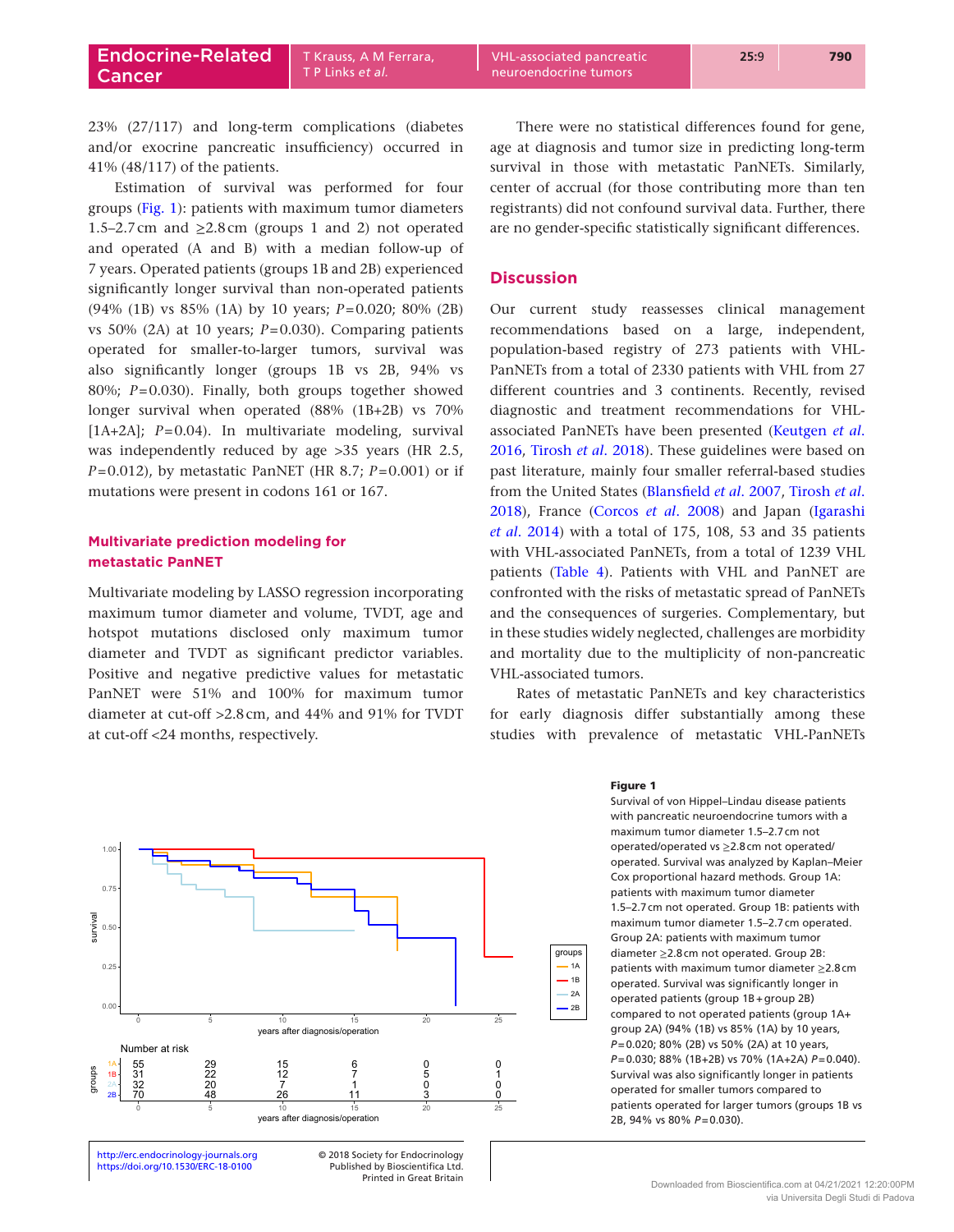<span id="page-8-0"></span>Table 4 PanNET characteristics and patient information of current study in comparison with those in the literature. All values indicate number of patients; \*values based on 111 growth observations (cases) of this study and 63 growth observations (cases) of Blansfield *et al.* (2007).

|                                              |               | <b>Blansfield et al.</b> |                         |                           | Tirosh et al. |
|----------------------------------------------|---------------|--------------------------|-------------------------|---------------------------|---------------|
|                                              | This study    | (2007)                   | Corcos et al.<br>(2008) | Igarashi et al.<br>(2014) | (2018)        |
| Patients total with VHL                      | 2330          | 633                      | n.a.                    | 377                       | 229           |
| Patients total with PanNET (%)               | 273 (11.7)    | 108(17.1)                | 35                      | 53 (14.1)                 | 175           |
| Age at diagnosis in years range (median)     | $10 - 75(35)$ | $16 - 68(38)$            | $21 - 57(37)$           | 14–55 (34)                | n.a.          |
| Non-metastatic PanNETs                       | 218           | 98                       | 12                      | 49                        | 166           |
| Diameter mm (median)                         | $4 - 101(20)$ | n.a.                     | $10 - 45(23)$           | n.a.                      | n.a.          |
| <b>Metastatic PanNETs</b>                    | 55            | 9                        | 17                      | 4                         | 9             |
| Diameter mm (median)                         | 28-170 (50)   | n.a.                     | 15-80 (34)              | n.a.                      | n.a.          |
| TVDT (months) non-metastatic/metastatic*     | 126 (22)      | 88 (11)                  | n.a.                    | n.a.                      | n.a.          |
| Multiple PanNETs (%)                         | 107 (39)      | 32 (30)                  | 6(17)                   | n.a.                      | n.a.          |
| Patients' nationalities                      | 27            |                          |                         |                           |               |
| Operated patients                            | 117           | 39                       | 23                      | 34                        | 29            |
| Total pancreatectomy (%)                     | 18 (17)       | 2(5)                     | 14 (61)                 | 3(9)                      | n.a.          |
| Early postoperative complications            | 26 (24)       | 11 (28)                  | n.a.                    | n.a.                      | n.a.          |
| Long-term complications                      | 46 (43)       | n.a.                     | n.a.                    | n.a.                      | n.a.          |
| Perioperative mortality rate (%)             | 2(1.8)        | 1(3)                     | n.a.                    | n.a.                      | n.a.          |
| Total death $(n=)$                           | 52            | n.a.                     | 7                       | 16                        | n.a.          |
| Death associated with VHL                    | 43            |                          |                         |                           |               |
| Death associated with PanNET (%)             | 26 (50)       | n.a.                     | 2(29)                   | 0                         | n.a.          |
| Death associated with VHL but not PanNET (%) | 17 (32)       | n.a.                     | n.a.                    | n.a.                      | n.a.          |

of 7.5–20% and case numbers of only 2–17 patients [\(Yamasaki](#page-10-22) *et al*. 2006, [Blansfield](#page-9-0) *et al*. 2007, [Corcos](#page-10-21) *et al*. [2008,](#page-10-21) [Charlesworth](#page-9-2) *et al*. 2012, [Igarashi](#page-10-10) *et al*. 2014, [Tirosh](#page-10-20) *et al*. 2018). In contrast, our study contains 55 patients with metastatic PanNETs, 20% of the total series. Multivariate prediction modeling disclosed maximum tumor diameter and TVDT as the only independent predictors of malignancy. And the strongest predictor for metastatic VHL-PanNET shown here is the maximum tumor diameter regardless of location within the pancreas with a cut-off diameter of  $\geq$ 2.8cm, a parameter essential for treatment decisions. The key unanswered question has been whether patients with VHL benefit from the operative removal of PanNETs? Our study answers this question based on 117 patients who underwent removal of PanNETs, an operated cohort larger than any previously published study. We found that the 10-year survival was statistically significantly longer in patients operated for PanNETs that measured 1.5–2.7cm in diameter in contrast to the watch-and-wait approach; the same findings were found for PanNETs  $\geq 2.8$  cm. But the improved survival needs to take into account the side effects by the surgical intervention, reported to occur in 28–35% of the patients [\(Blansfield](#page-9-0) *et al*. 2007, [de Mestier](#page-10-23) *et al*. 2015). Our study demonstrated permanent postoperative complications in 41% of the patients with exocrine and endocrine pancreatic insufficiency, although 85% of the operations were declared as organ sparing. This seemingly high frequency of complications is confounded by 29% of the

patients having organ-sparing PanNET removal having multiple pancreatic cysts as an additional manifestation of VHL. The higher complication rate obtained in our multicenter, multicontinental study probably represents the reality of outcomes.

The second important aspect is the complexity of multiorgan tumor involvement of patients with VHL by their non-pancreatic tumors. In our study, this is characterized by tumors in extra-pancreatic organs or organ systems like the CNS with a need of up to 17 (median 2) surgeries and in addition frequent laser coagulation of retinal hemangioblastomas to prevent blindness. Complications were experienced in nearly two-thirds of the patients with permanent neurological deficits, uni- or bilateral blindness or steroid dependency after bilateral adrenalectomy for pheochromocytomas. Non-PanNET-related mortality in our study (eg, related to other VHL-associated tumors) was high, with 39% of deaths due to CNS hemangioblastomas, metastases of RCC or adrenal insufficiency.

Diagnosis and treatment recommendations for the evaluation and treatment of VHL-associated PanNETs should be revised to detect metastatic PanNET <2.8cm in diameter in order to impact survival ([Kruizinga](#page-10-24) *et al*. [2014](#page-10-24)). Screening for PanNETs should be started before age 11 years, the age of our youngest patient with metastatic PanNET. Thus, screening for PanNETs should be a part of the generally recommended screening program for VHL-associated tumors. If a solid pancreatic lesion is detected, functional somatostatin receptor PET-CT using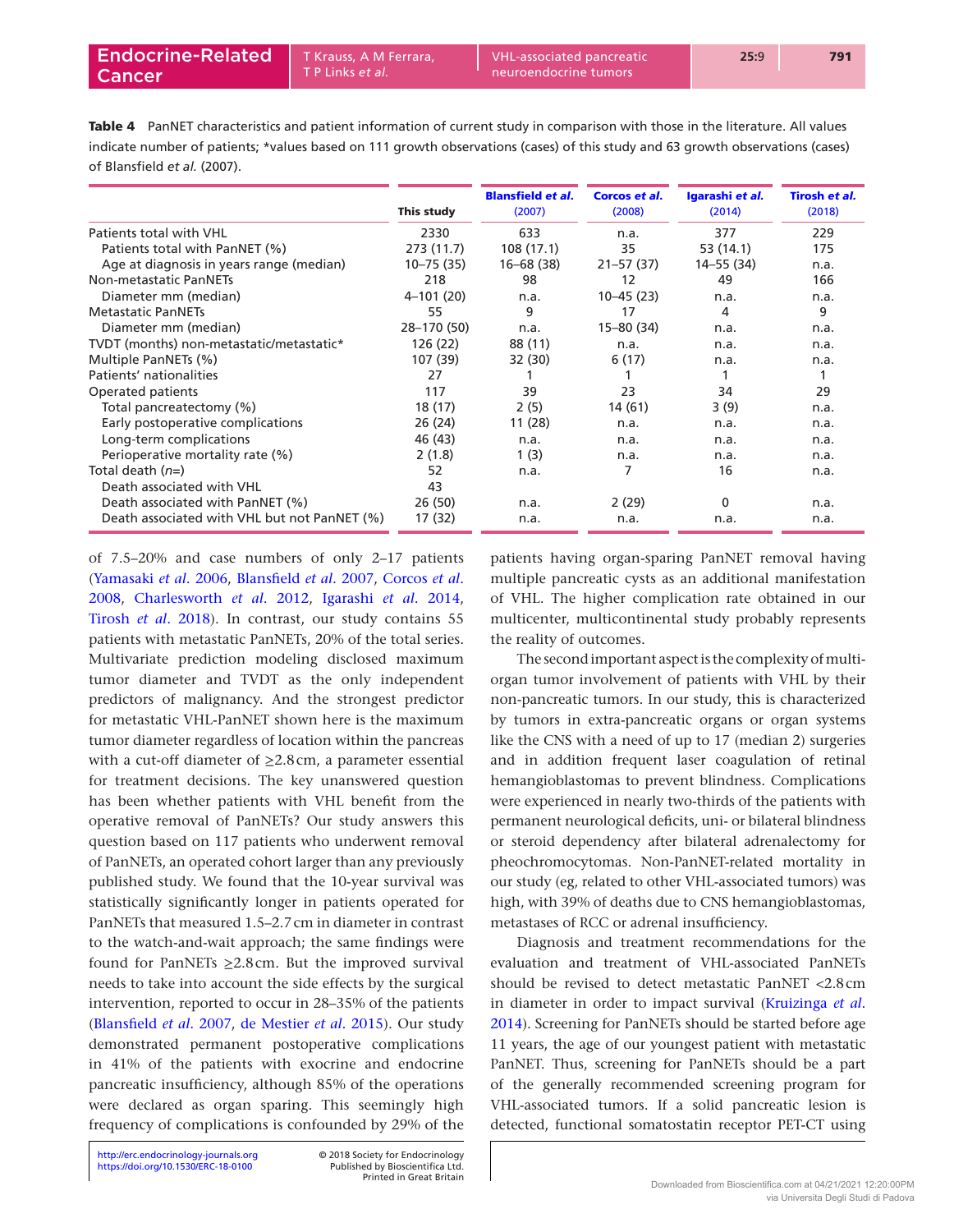T P Links *et al.*

68Ga-DOTANOC/DOTATATE/DOTATOC (highly sensitive and specific in our and other studies) should be considered to confirm the endocrine nature ([Poeppel](#page-10-25) *et al*. 2011, [Prasad](#page-10-26) *et al*. 2016). A maximum tumor diameter ≥2.8cm (regardless of location within the pancreas) should guide treatment decisions, which differs from current recommendations [\(Libutti](#page-10-9) *et al*. 2000, [Blansfield](#page-9-0) *et al*. 2007, [Keutgen](#page-10-11) *et al*. 2016, [Tirosh](#page-10-20) *et al*. 2018). We recommend yearly monitoring of the pancreas and calculation of TVDT of PanNETs, if a diameter close to 2cm is documented. Our recommendations differ to those most recently published, since we found metastatic tumors in five patients with diameters 2.8–3.0cm [\(Tirosh](#page-10-20) *et al*. 2018). Our recommendations do not differentiate between missense mutations and mutations in exon 3 vs other *VHL* germline mutations, since four of our patients with metastatic PanNETs not exceeding 3.2cm in diameter carried missense mutations. MRI or endoscopic ultrasonography can be used for imaging surveillance; the latter is contrast medium-free and may become the method of choice [\(van](#page-10-27)  Asselt *et al*[. 2016\)](#page-10-27). Compared to recently published data our genotype–phenotype correlation based on 1,539 VHL patients without and 231 with PanNETs does not only exceed the existing number of patients, but is important, as VHL-associated PanNETs occurred significantly more often in patients with mutations affecting exon 3 with hotspots in codons 161/167, the latter with enhanced risk for malignancy ([Tirosh](#page-10-28) *et al*. 2017). But an exclusion of surveillance for PanNETs based on specific mutations cannot be recommended, since PanNETs have been observed in carriers of germline mutations of any type and region of the *VHL* gene and genotype as a predictor of malignancy did not emerge in our multivariate analysis.

In summary, this worldwide study of PanNETs associated with VHL provides a unique and broad data platform to guide the management of VHL-PanNETs, demonstrating the complex challenges due to pancreatic and extra-pancreatic VHL-associated-tumors. For effective preventive medicine, clinical and molecular evaluation is essential. Maximum tumor diameter and growth of PanNETs, measured as TVDT, germline mutations and associated tumors need to be defined, since hotspot mutations in some codons in particular predispose to metastases. To improve the outcome and survival, patients with PanNETs  $\geq$ 2.5cm in diameter, regardless of location within the pancreas, are strong candidates for surgery. This study exemplifies the comprehensive data, which are needed for best-practice counseling of neoplasia syndromes and optimally established by an international consortium.

Printed in Great Britain

## **Strength and limitations of the study**

Our current sample size of patients with VHL and PanNET exceeds by far all previous reports. The international research participants provide realistic (i.e., unbiased) data which help avoidance of fatal outcome by PanNET. The limitations of our study include that this is a retrospectiveprospective registry study. Because the registry accrues over time, technical advances of imaging and surgical techniques may currently contribute to a better outcome in the latter years.

#### **Declaration of interest**

There is no relevant conflict of interest that could be perceived as prejudicing the impartiality of the research reported.

#### **Funding**

This research did not receive any specific grant from any funding agency in the public, commercial or not-for-profit sector.

#### **Author contribution statement**

H P H N, B B and C E had access to all the data in the study and are responsible for the conduct and content of the study. H P H N, B B, T K and C E conceptualized, designed and directed the study. T K reassessed radiological data. All authors obtained family histories, collected phenotypic documentation, reviewed all clinical information, ensured regulatory compliance and/or analyzed the data. Statistical analysis of the data was performed by U W, H P H N, C E, T K and B B. H P, H N, B B and C E interpreted the data and drafted the manuscript. All authors reviewed and critically revised the manuscript, and approved the final manuscript.

#### **Acknowledgements**

The authors are grateful to our patients and their families in participating in our registries and our studies. They thank for support of this study Fabio Azzolin, Padova, Italy. C Eng is the Sondra J and Stephen R Hardis Endowed Chair in Cancer Genomic Medicine at the Cleveland Clinic, and an American Cancer Society Clinical Research Professor. G Opocher, C Eng, H P H Neumann and B Bausch: shared senior authorship.

#### **References**

- <span id="page-9-0"></span>Blansfield JA, Choyke L, Morita SY, Choyke PL, Pingpank JF, Alexander HR, Seidel G, Shutack Y, Yuldasheva N, Eugeni M, *et al*. 2007 Clinical, genetic and radiographic analysis of 108 patients with von Hippel-Lindau disease (VHL) manifested by pancreatic neuroendocrine neoplasms (PNETs). *Surgery* **142** 814–818. [\(https://](https://doi.org/10.1016/j.surg.2007.09.012) [doi.org/10.1016/j.surg.2007.09.012\)](https://doi.org/10.1016/j.surg.2007.09.012)
- <span id="page-9-1"></span>Bosman FT, Carneiro F, Hruban RH & Theise ND Eds 2010 *WHO Classification of Tumours of the Digestive System*. Lyon, France: IARC Press.
- <span id="page-9-2"></span>Charlesworth M, Verbeke CS, Falk GA, Walsh M, Smith AM & Morris-Stiff G 2012 Pancreatic lesions in von Hippel-Lindau disease? A systematic review and meta-synthesis of the literature. *Journal of Gastrointestinal Surgery* **16** 1422–1428. [\(https://doi.org/10.1007/s11605-](https://doi.org/10.1007/s11605-012-1847-0) [012-1847-0\)](https://doi.org/10.1007/s11605-012-1847-0)